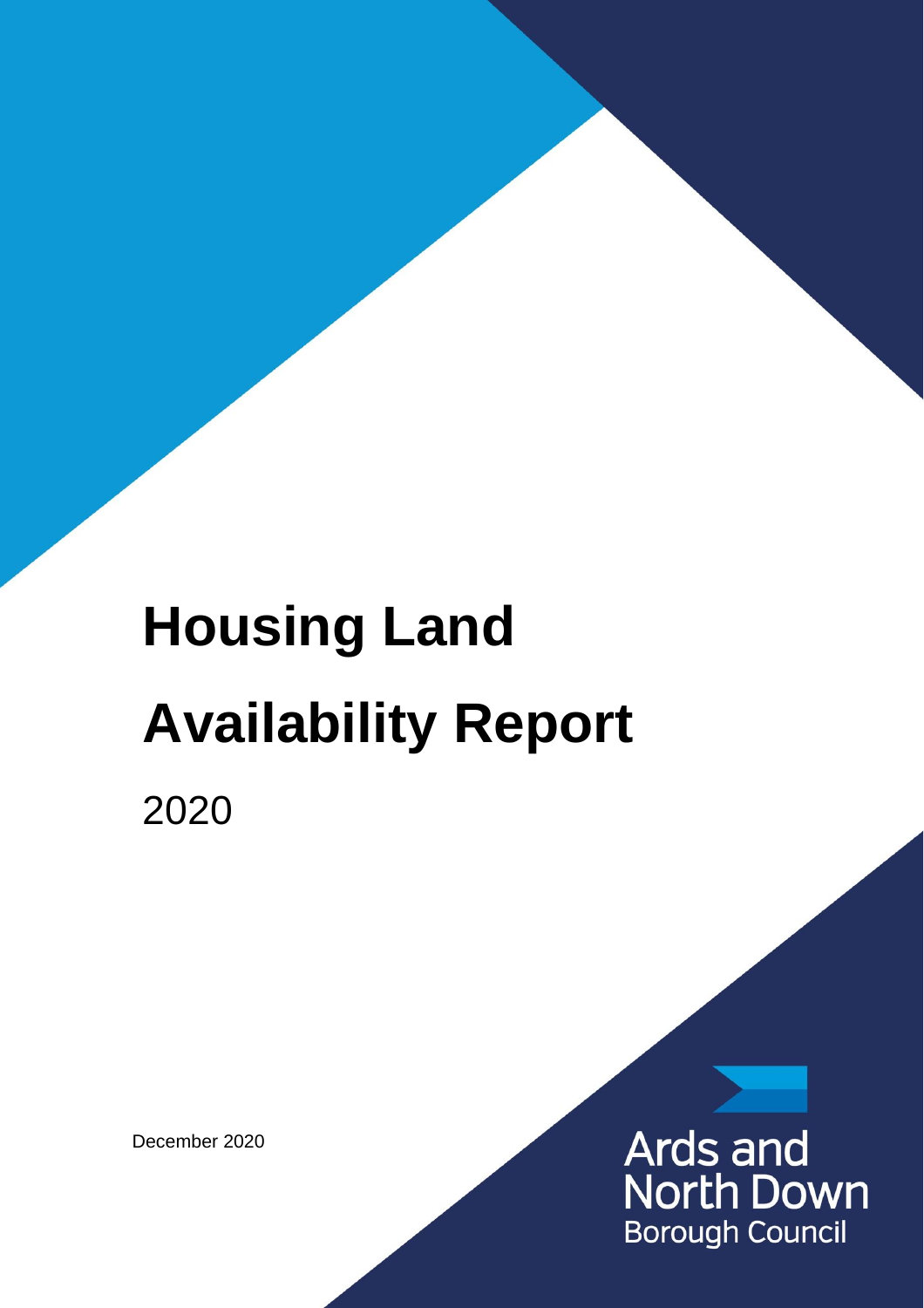# **Contents**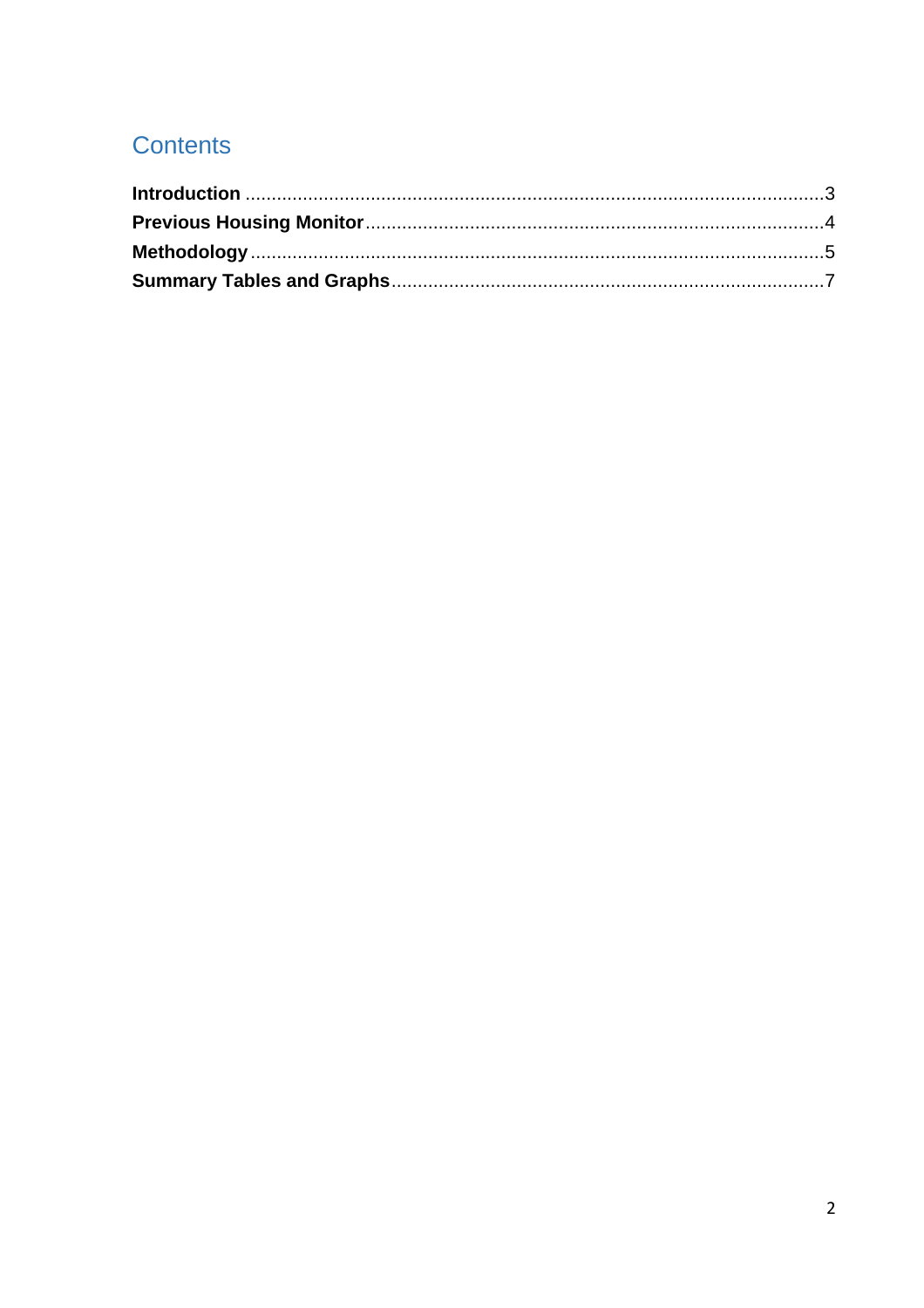# <span id="page-2-0"></span>**Introduction**

- 1.1 The Ards and North Down Borough Housing Land Availability Report 2020 has been prepared by the Council's Local Development Plan Team as part of the preparation of a new Local Development Plan (LDP).
- 1.2 The Housing Land Availability Report 2020 is the third summary of Housing Land Availability produced by Ards and North Down Borough Council. The primary purpose of the Housing Land Availability Monitor (the 'Housing Monitor') is to inform the preparation of the Council's LDP regarding the allocation of land for housing.
- 1.3 The Strategic Planning Policy Statement for Northern Ireland (SPPS) states a 'plan, monitor and manage' approach is necessary to ensure that, as a minimum, a 5 year supply of land for housing is maintained. Monitoring should be an ongoing process involving annual reporting and review. The SPPS states monitoring must include:
	- The housing land supply at the beginning and end of the annual reporting period;
	- The number of net additional housing units built during the annual reporting period; and
	- The number of net additional housing units built in the period since adoption of the local policies plan.
- 1.4 The information collated within the Housing Monitor will permit certainty regarding the overall progress in meeting the housing objectives of the LDP. The Housing Monitor facilitates the identification of a shortfall in potential housing land supply and can provide clarity and certainty to developers in relation to the availability of land suitable for housing. It will also allow for the identification of any issues likely to require intervention. For example, the need to release phased housing sites in order to maintain a 5 year supply of available housing land, or the release of a site to provide for a particular housing need.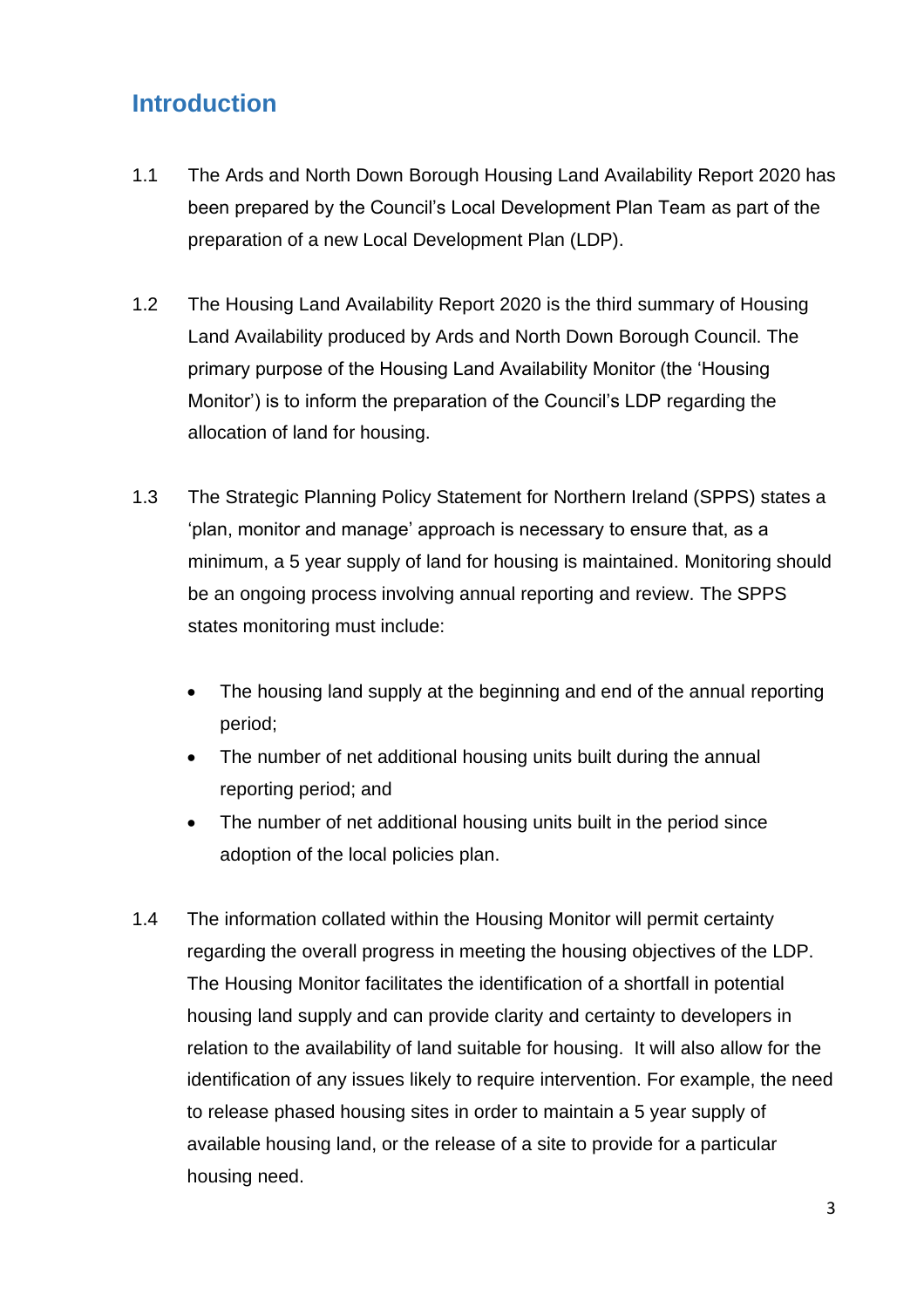1.5 The Planning Act (NI) 2011 requires Ards and North Down Borough Council to make an annual report to the Department for Infrastructure reviewing the extent to which the objectives of the LDP are being realised. As the Council is currently preparing the first LDP for Ards and North Down produced under this legislation, the production of Annual Monitoring Reports is yet to commence. The Housing Land Availability Monitor will help to establish a baseline for this statutorily required annual monitoring report.

#### <span id="page-3-0"></span>**Previous Housing Monitor**

- 2.1 Ards and North Down Borough Council assumed responsibility for planning functions from the Department of the Environment (DOE) on 1 April 2015 as part of the reform of local government.
- 2.2 Housing delivery monitoring throughout Northern Ireland was historically undertaken by Central Government since the 1990's. Summary reports, including those for legacy North Down Council and Ards Council were previously published by DOE.
- 2.3 The monitoring previously undertaken by DOE is different to that undertaken by Ards and North Down Borough Council for the following reasons:
	- The 2015 local government reform reduced the number of councils in Northern Ireland from 26 to 11 and revised district boundaries. Therefore, the geographic area varies from that previously monitored;
	- The two housing monitor regimes cover different time periods. Ards and North Down Borough Council operates from a baseline position of 1 April 2017 and covers the period from 1 April to 31 March. The DOE housing monitor operated within an annual year of 1 August to 31 July;
	- The last published report by DOE was for 2013. The Council commenced monitoring housing, through the newly formed LDP team, on 1 April 2017; and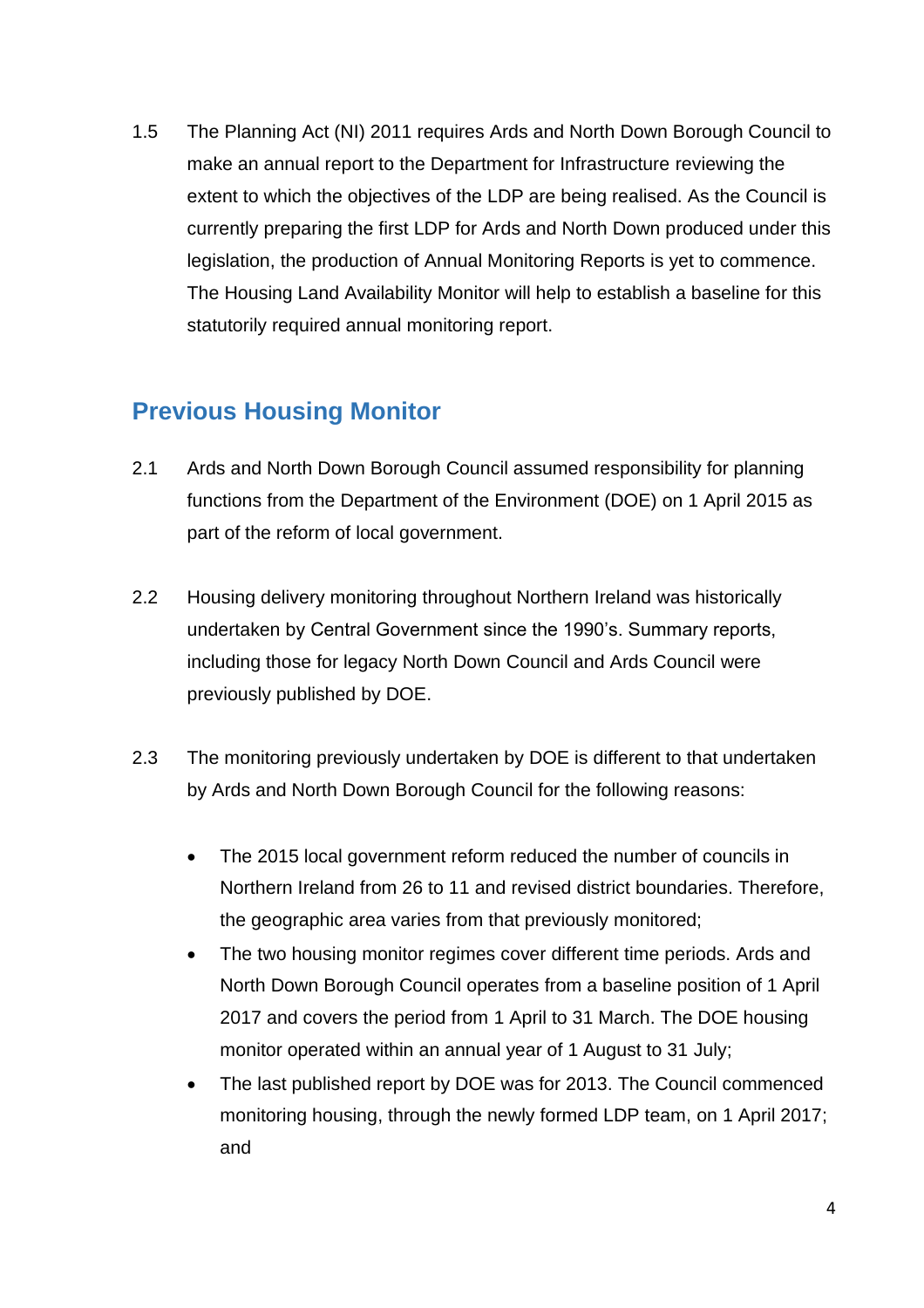- The Council have improved efficiency and accuracy of the data and survey techniques used following a review of the methodology. This included a detailed retrospective analysis of all approvals for residential use and a move towards a GIS based approach.
- 2.4 Therefore, given the differences, the 2019 survey is intended as a definitive baseline to be used in the preparation of the LDP. Whilst the 2020 survey reflects the more comprehensive and efficient methodology adopted by the Council's Planning Service. The historical housing monitor will be used solely for reference purposes.

## <span id="page-4-0"></span>**Methodology**

- 3.1 The Housing Land Availability Monitor is an assessment based on an annual survey of housing monitor sites within the Borough. The Council's survey year ran from 1 April 2019 to 31 March 2020, with surveying undertaken throughout the year and a continuous inputting and analysis of information and data.
- 3.2 The 2020 survey encompasses all settlements as defined in the two extant development plans<sup>1</sup> for the Borough. For only the second time, a survey has also been undertaken of dwellings within the countryside. The first rural survey, conducted in 2019, provides a baseline against which this 2020 report can record an accurate indication of residential development in the countryside over the past year. The monitor identifies the number of dwelling units built and, for the settlements, the area of land developed for residential use. Information on the available potential of housing land and dwelling units remaining undeveloped within settlements is also recorded.
- 3.3 Sites monitored in previous annual surveys and not recorded as being complete are surveyed. This includes sites zoned for residential development in extant development plans. New sites approved for residential development within the monitor year are also surveyed.

<sup>&</sup>lt;sup>1</sup> Draft Belfast Metropolitan Area Plan (BMAP) 2015 and Ards and Down Area Plan (ADAP) 2015.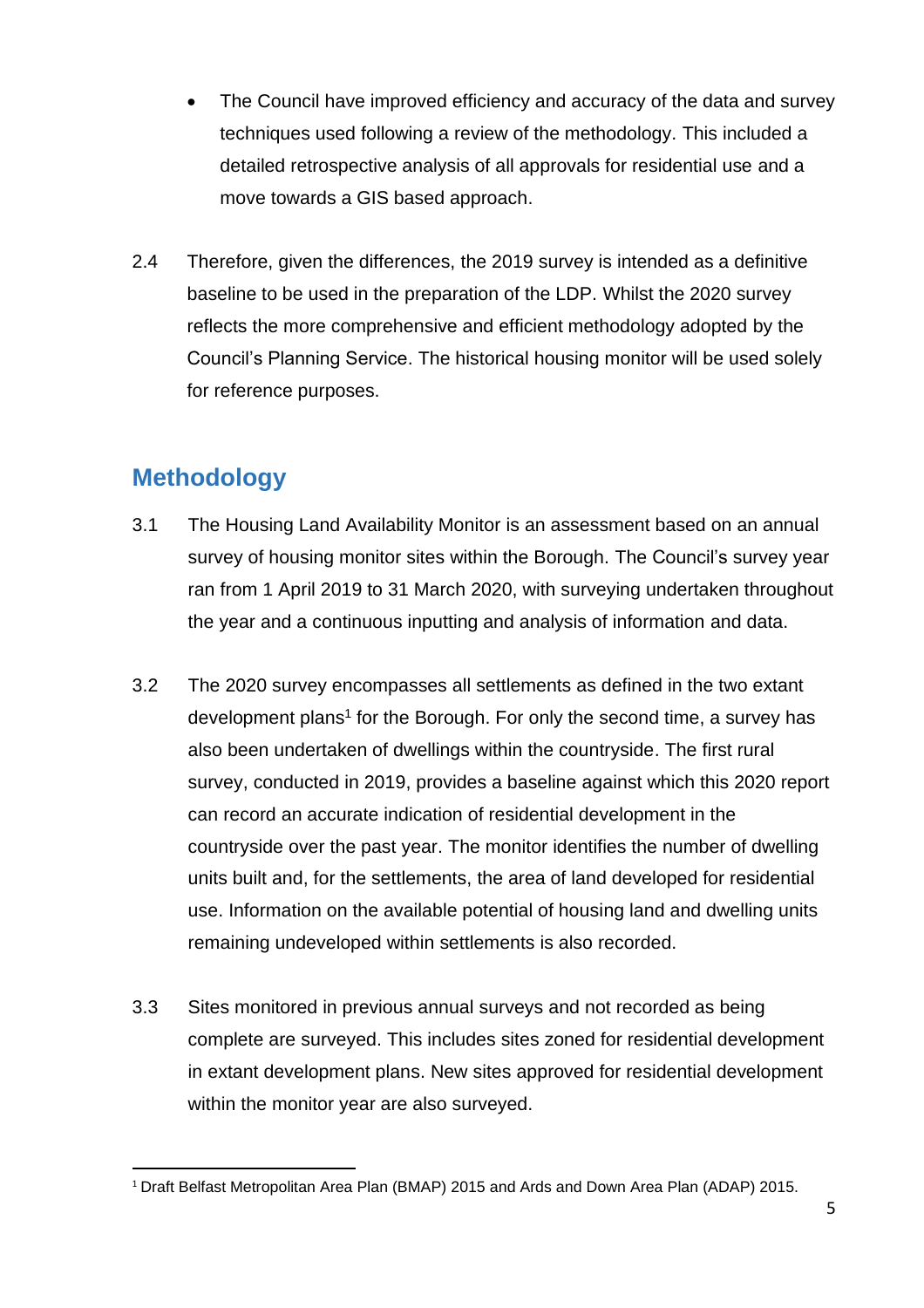- 3.4 Sites historically monitored, but which have now been developed for nonresidential development, have been removed from the survey. Sites within settlements which were granted residential planning permission prior to 2012, but whose permission lapsed prior to the start date of the LDP and had not commenced development, are no longer monitored.
- 3.5 Within the countryside, the 2020 monitor no longer takes account of those sites whose permission lapsed prior to the start date of the LDP without commencing development. These sites (and those mentioned at paragraph 3.4 above) have been archived for information purposes and will not contribute to the statistics on existing housing land availability or remaining potential.
- 3.6 The Housing Monitor records net housing gain for each identified site where existing housing is replaced by additional new housing. For example, redevelopment of a site containing 1 dwelling for 3 dwellings results in a net gain of 2 dwelling units.
- 3.7 In situations where the number of dwellings for a site is unknown, but the area of the site is identified, an estimated density is used to calculate the housing potential of the site. This estimate is based on the characteristics of the site, the character of the area and prevailing density. Where this approach is not considered suitable, an average density (generally 25 units per hectare) will be applied to the site. On occasion, the actual density will vary from that estimated, resulting in potential variances between the actual available potential on the land and that estimated.
- 3.8 The Council's Housing Monitor is a continuous and evolving process, as such the methodology may be subject to further refinement. This may result in the yield for individual sites varying from year to year. However, this is unlikely to have a significant impact on the overall housing land availability.
- 3.9 It is acknowledged that some of the potential housing land may not be developed for residential purposes. This could be for a myriad of reasons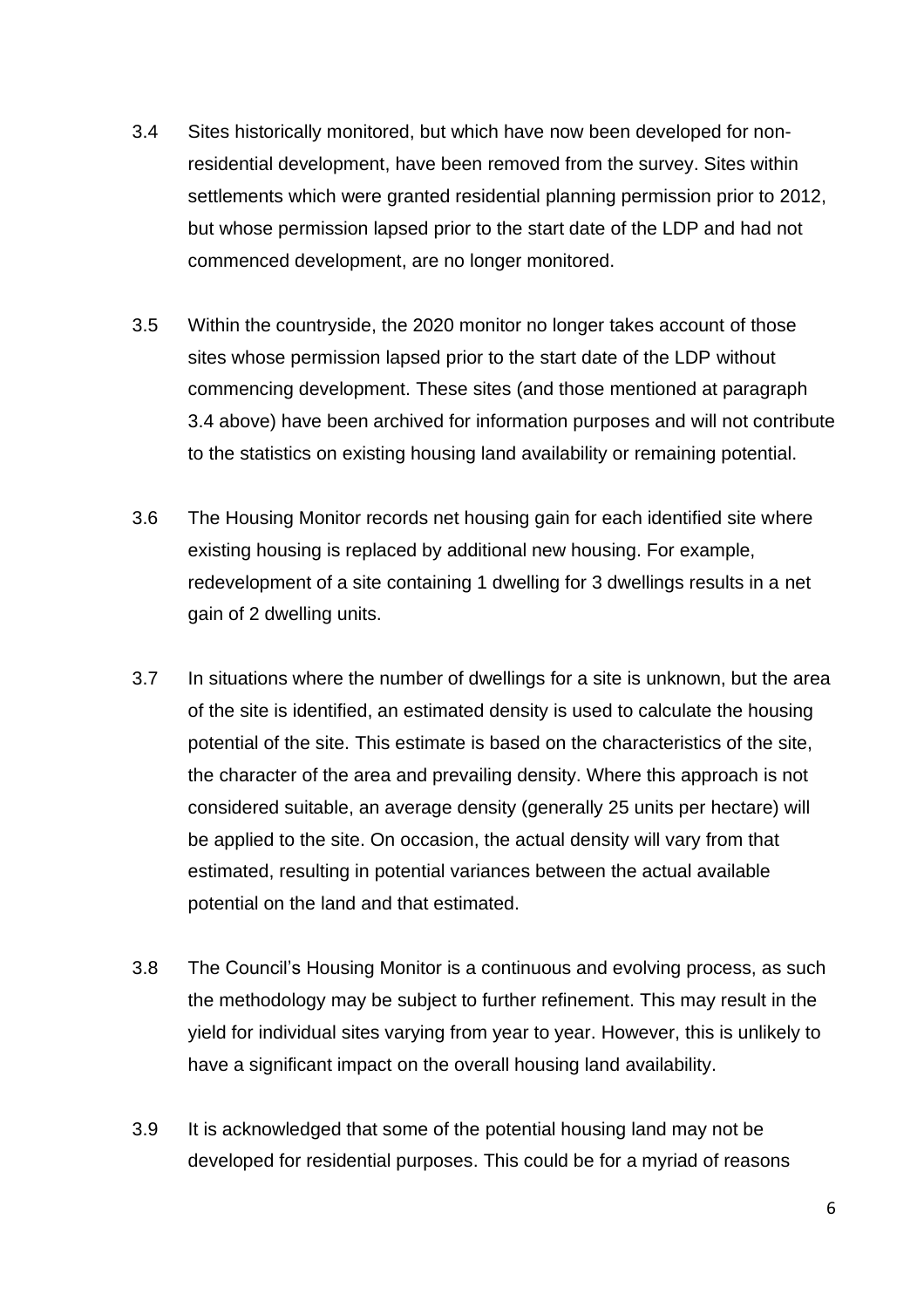including; constraints, landowner reluctance to release the land for development or access arrangements etc. These matters will be addressed further during the preparation of the Local Development Plan.

#### <span id="page-6-0"></span>**Summary Tables and Graphs**

- 4.1 The subsequent summary tables and graphs provide details of the supply of housing for Ards and North Down Borough Council following the completion of the 2020 Housing Land Availability Survey. The tables include details of the remaining housing land potential and the number of potential dwelling units to be accommodated on this land.
- 4.2 The tables also include details of the number of housing units built within the Urban Footprint<sup>2</sup> and on Greenfield sites outside the Urban Footprint. The number of dwellings built on land zoned for residential use is also included.
- 4.3 Table 1 provides details of the 2020 Housing Land Availability Study results. It should be noted, the 2019 survey represented the first detailed and comprehensive Housing Monitor undertaken by Ards and North Down Borough Council following the transfer of planning functions from the DOE. The 2019 survey rectified historical errors and information gaps in the former Planning Authority's (DOE) Housing Monitor. It also included a survey of all approvals for residential development in the countryside since 2010.
- 4.4 Table 1 reveals 616 dwellings were built in Ards and North Down Borough Council between 1 April 2019 and 31 March 2020. The large towns of Bangor and Newtownards accounted for 311 residential units and within the small towns 161 dwellings were built. The villages had 100 dwellings constructed within them and only one dwelling unit was built in any of the small settlements. Overall, 573 housing units were completed within the settlements on 27.3 hectares of land and there is remaining potential for 8185 units on

 $2$  The RDS 2035 defines the Urban Footprint for towns as 'the continuous built-up area of the settlement'. Undeveloped zoned land at the edge of settlements is excluded from the definition.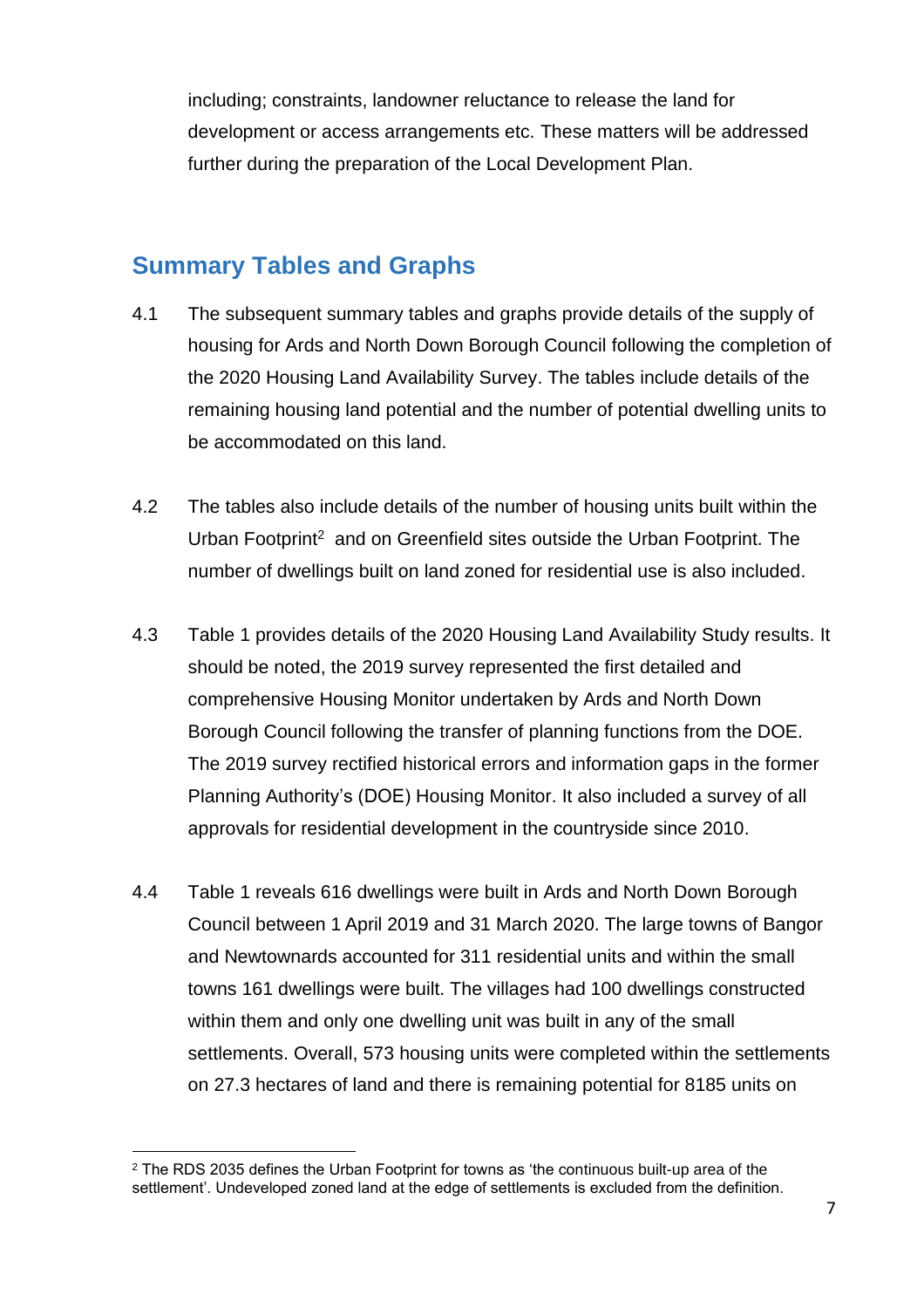407.68 hectares. The first precise study of the countryside shows 43 dwellings were built throughout the year in the rural area and at the time of survey there are 286 units remaining, this equals 3.38% of the overall remaining potential in the Borough.

| <b>Housing Land Availability Study 2019-</b><br>2020 | <b>Built</b>            |             | <b>Remaining Potential</b> |                  |           |
|------------------------------------------------------|-------------------------|-------------|----------------------------|------------------|-----------|
|                                                      | Area (ha)<br>No.        |             | No.                        | <b>Overall %</b> | Area (ha) |
| <b>Large Towns</b>                                   |                         |             |                            |                  |           |
|                                                      |                         |             |                            |                  |           |
|                                                      | 203                     | 8.87        | 1301                       | 15.36%           | 53.23     |
| <b>Bangor</b><br><b>Newtownards</b>                  | 108                     | 5.85        | 3437                       | 40.57%           | 165.23    |
|                                                      |                         |             |                            |                  |           |
| <b>Large Towns Total</b>                             | 311                     | 14.72       | 4738                       | 55.93%           | 218.46    |
|                                                      |                         |             |                            |                  |           |
|                                                      |                         |             |                            |                  |           |
| <b>Small Towns</b>                                   |                         |             |                            |                  |           |
|                                                      |                         |             |                            |                  |           |
| Comber                                               | 44                      | 2.1         | 1160                       | 13.69%           | 55.97     |
| Donaghadee                                           | 82                      | 4.05        | 637                        | 7.52%            | 34.32     |
| Holywood                                             | 35                      | 1.07        | 214                        | 2.53%            | 20.71     |
|                                                      |                         |             |                            |                  |           |
| <b>Small Towns Total</b>                             | 161                     | 7.22        | 2011                       | 23.74%           | 111       |
|                                                      |                         |             |                            |                  |           |
|                                                      |                         |             |                            |                  |           |
| <b>Villages</b>                                      |                         |             |                            |                  |           |
|                                                      |                         |             |                            |                  |           |
| <b>Balloo</b>                                        | $\mathbf 0$             | $\mathbf 0$ | 11                         | 0.13%            | 1.47      |
| <b>Ballygowan</b>                                    | 12                      | 0.4         | 72                         | 0.85%            | 2.95      |
| <b>Ballyhalbert</b>                                  | 16                      | 1.08        | 236                        | 2.79%            | 11.66     |
| <b>Ballywalter</b>                                   | 9                       | 0.27        | 15                         | 0.18%            | 0.09      |
| Carrowdore                                           | $\overline{\mathbf{4}}$ | 0.25        | 150                        | 1.77%            | 6.46      |
| Cloughey                                             | 5                       | 1.23        | 52                         | 0.61%            | 2.32      |
| Crawfordsburn                                        | $\pmb{0}$               | $\mathbf 0$ | 55                         | 0.65%            | 4.46      |
| Greyabbey                                            | $\pmb{0}$               | $\mathbf 0$ | 10                         | 0.12%            | 1.09      |
| Groomsport                                           | $\overline{2}$          | 0.07        | 10                         | 0.12%            | 0.22      |

**Table 1: Housing Land Availability Study 2018-2019 Remaining Potential**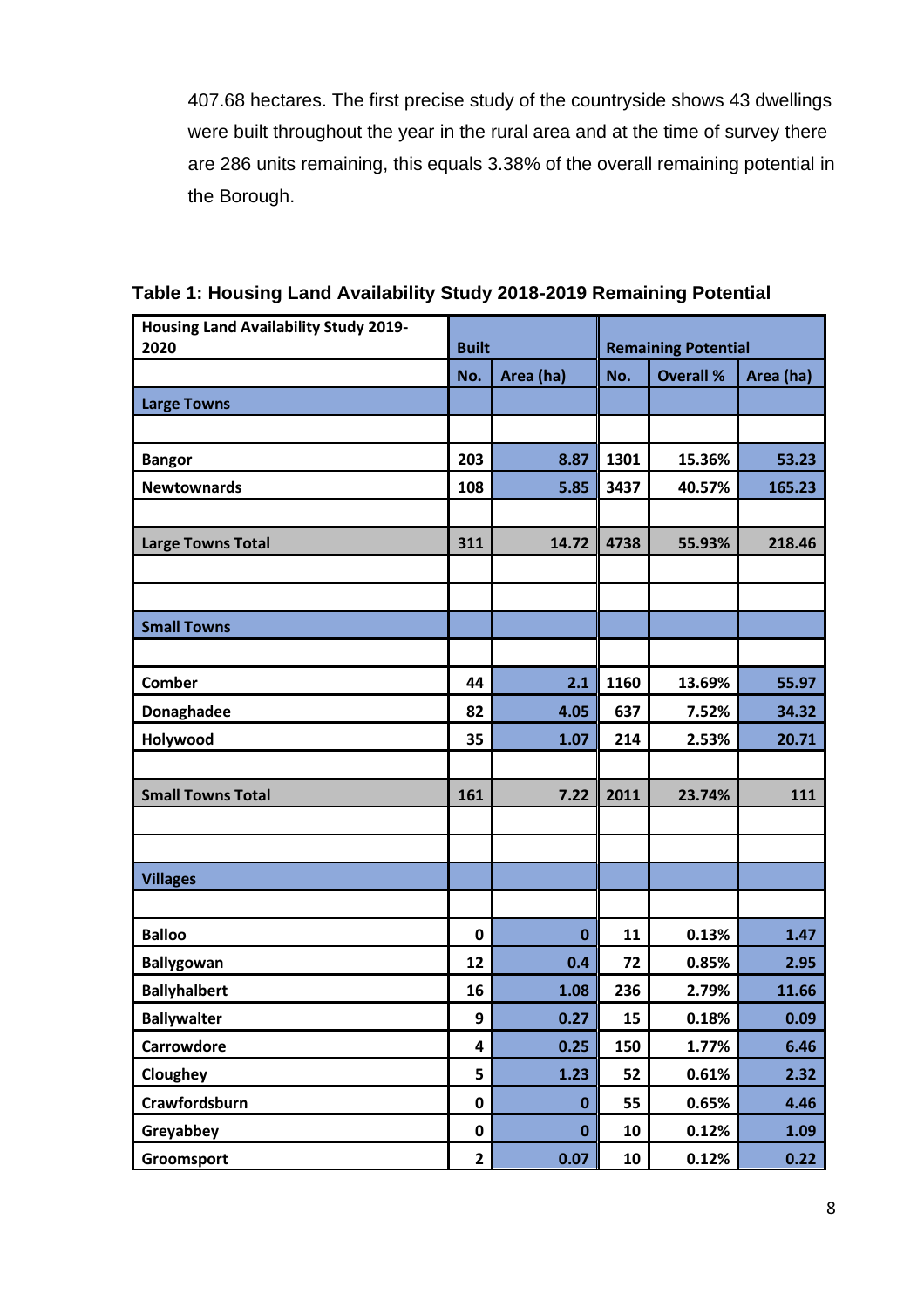| <b>Helen's Bay</b>             | $\mathbf{1}$ | 0.25         | 11             | 0.13%  | 0.87         |
|--------------------------------|--------------|--------------|----------------|--------|--------------|
| Killinchy                      | 0            | $\mathbf 0$  | 3              | 0.04%  | 0.39         |
| <b>Kircubbin</b>               | $\pmb{0}$    | $\mathbf{0}$ | 32             | 0.38%  | 0.99         |
| <b>Millisle</b>                | 5            | 0.1          | 200            | 2.36%  | 8.42         |
| <b>Portaferry</b>              | $\mathbf 0$  | $\mathbf 0$  | 198            | 2.34%  | 10.25        |
| Portavogie                     | 46           | 1.31         | 209            | 2.47%  | 11.16        |
| <b>Seahill</b>                 | $\pmb{0}$    | $\mathbf 0$  | 11             | 0.13%  | 1.74         |
| Whiterock                      | $\pmb{0}$    | $\mathbf 0$  | 35             | 0.41%  | 3.84         |
|                                |              |              |                |        |              |
| <b>Villages Total</b>          | 100          | 4.96         | 1310           | 15.46% | 68.38        |
|                                |              |              |                |        |              |
|                                |              |              |                |        |              |
| <b>Small Settlements</b>       |              |              |                |        |              |
|                                |              |              |                |        |              |
| <b>Ardmillan</b>               | 0            | $\bf{0}$     | 24             | 0.28%  | $1.31$       |
| <b>Ballybarnes</b>             | $\pmb{0}$    | $\mathbf 0$  | 4              | 0.05%  | 0.59         |
| <b>Ballyboley</b>              | $\pmb{0}$    | $\mathbf 0$  | $\mathbf{1}$   | 0.01%  | 0.34         |
| <b>Ballycranbeg</b>            | $\pmb{0}$    | $\mathbf 0$  | 4              | 0.05%  | 0.1          |
| <b>Ballydrain</b>              | $\mathbf{1}$ | 0.4          | $\pmb{0}$      | 0.00%  | $\mathbf{0}$ |
| Ballyeasborough                | $\pmb{0}$    | $\mathbf 0$  | $\pmb{0}$      | 0.00%  | $\mathbf{0}$ |
| <b>Ballyfrenis</b>             | $\pmb{0}$    | $\mathbf 0$  | 16             | 0.19%  | 1.28         |
| <b>Ballygalget</b>             | $\pmb{0}$    | $\mathbf 0$  | $\overline{2}$ | 0.02%  | 0.43         |
| <b>Ballystockart</b>           | $\pmb{0}$    | $\mathbf 0$  | $\mathbf 0$    | 0.00%  | $\mathbf 0$  |
| <b>Cotton</b>                  | $\pmb{0}$    | $\mathbf 0$  | 3              | 0.04%  | 0.15         |
| Craigantlet                    | $\mathbf 0$  | $\mathbf 0$  | $\mathbf{1}$   | 0.01%  | 0.08         |
| Glastry                        | 0            | $\mathbf 0$  | 11             | 0.13%  | 1.44         |
| <b>Gray's Park</b>             | 0            | $\mathbf 0$  | $\pmb{0}$      | 0.00%  | $\mathbf{0}$ |
| Kilmood                        | 0            | $\mathbf 0$  | $\pmb{0}$      | 0.00%  | $\mathbf{0}$ |
| Kirkistown                     | 0            | $\mathbf 0$  | 9              | 0.11%  | 1.2          |
| Lisbane                        | 0            | $\mathbf 0$  | 11             | 0.13%  | 0.67         |
| <b>Loughries</b>               | 0            | $\mathbf 0$  | 10             | 0.12%  | 0.34         |
| <b>Orlock</b>                  | 0            | $\mathbf 0$  | $\overline{2}$ | 0.02%  | 0.21         |
| <b>Rubane</b>                  | 0            | $\mathbf 0$  | 24             | 0.28%  | 1.54         |
| <b>Six Road Ends</b>           | 0            | $\mathbf 0$  | 4              | 0.05%  | 0.16         |
|                                |              |              |                |        |              |
| <b>Small Settlements Total</b> | $\mathbf{1}$ | 0.4          | 126            | 1.49%  | 9.84         |
|                                |              |              |                |        |              |
|                                |              |              |                |        |              |
| <b>Urban Totals</b>            | 573          | 27.3         | 8185           | 96.62% | 407.68       |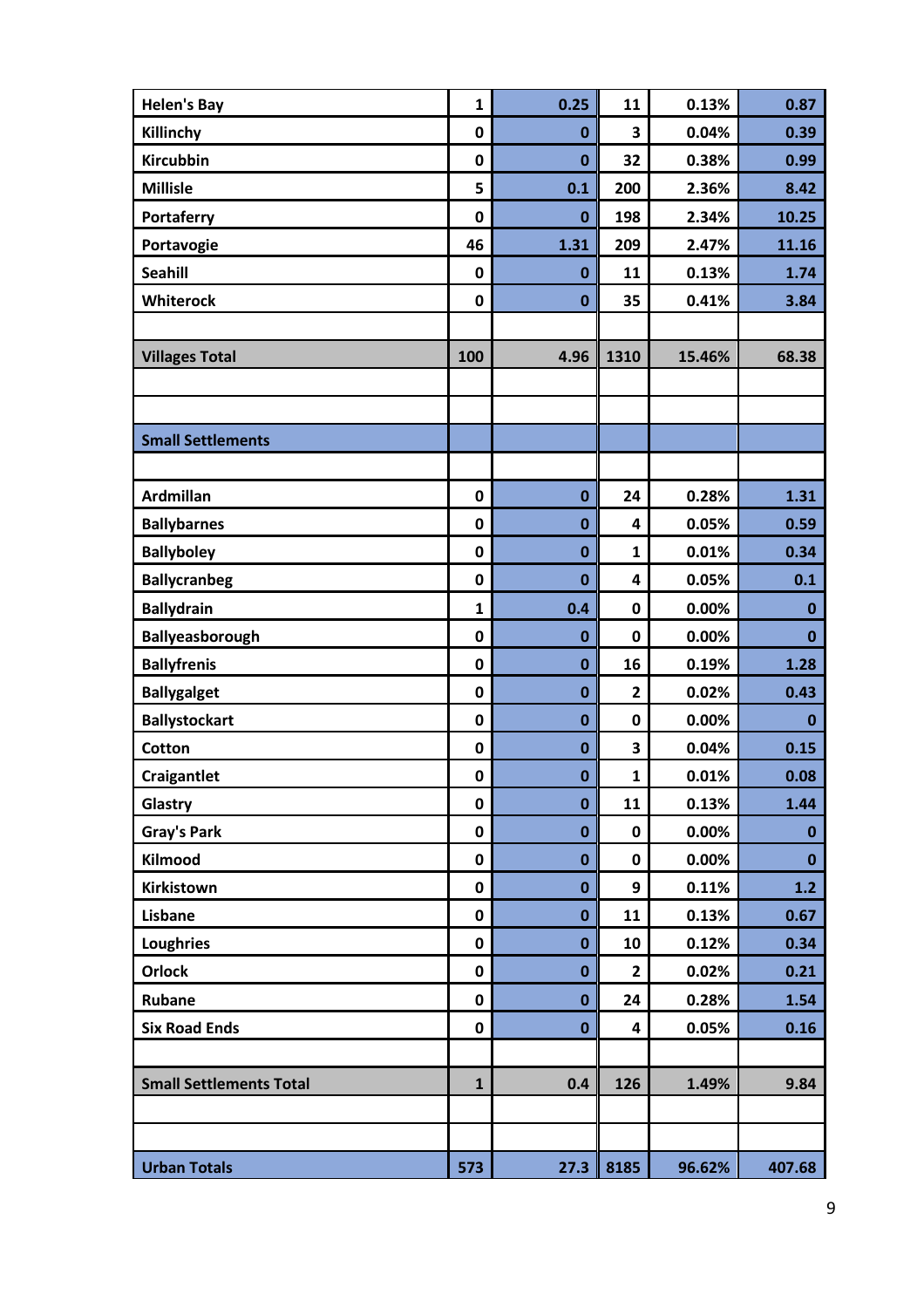| <b>Dwellings in Countryside</b> | 43  | N/A | 286  | 3.38% | N/A |
|---------------------------------|-----|-----|------|-------|-----|
|                                 |     |     |      |       |     |
|                                 |     |     |      |       |     |
| <b>ANDBC Total</b>              | 616 | N/A | 8471 | 100%  | N/A |

- 4.6 The small towns of Comber (44), Donaghadee (82) and Holywood (35) saw 161 dwelling units built on 7.22 hectares of land. Comber (1160) has the largest remaining potential, equalling 13.69% of the overall total potential, Donaghadee (637) totals 7.52% of remaining potential and Holywood (214) accounts for only 2.53%. This reflects the environmental and physical constraints on outward development for Holywood, the character of the town and limited housing zonings or opportunities for brownfield<sup>3</sup> development compared to Comber and Donaghadee. The small towns have 23.74% of the overall remaining potential, on 111 hectares of land.
- 4.7 Examination of the village tier shows 100 dwellings built throughout the settlements, with Portavogie (46) accounting for almost half of the total of residential properties built in the villages. Several of the villages; including Portaferry, Seahill, Balloo and Greyabbey, saw no dwellings built throughout the year. The villages account for 1310 (15.46%) potential remaining housing units on 68.38 hectares of land. Ballyhalbert (236), Portavogie (209) and Millisle (200) have the largest remaining potential within the villages.
- 4.8 Within the small settlements, only one dwelling unit was completed, which related to a change of use in Ballydrain. The small settlement tier accounts for 126 potential remaining housing units, equalling only 1.49% of the remaining total.

<sup>&</sup>lt;sup>3</sup> [RDS 2035 \(Page 106\) definition of brownfield land \(i.e. previously developed land\) refers.](https://www.infrastructure-ni.gov.uk/sites/default/files/publications/infrastructure/regional-development-strategy-2035.pdf)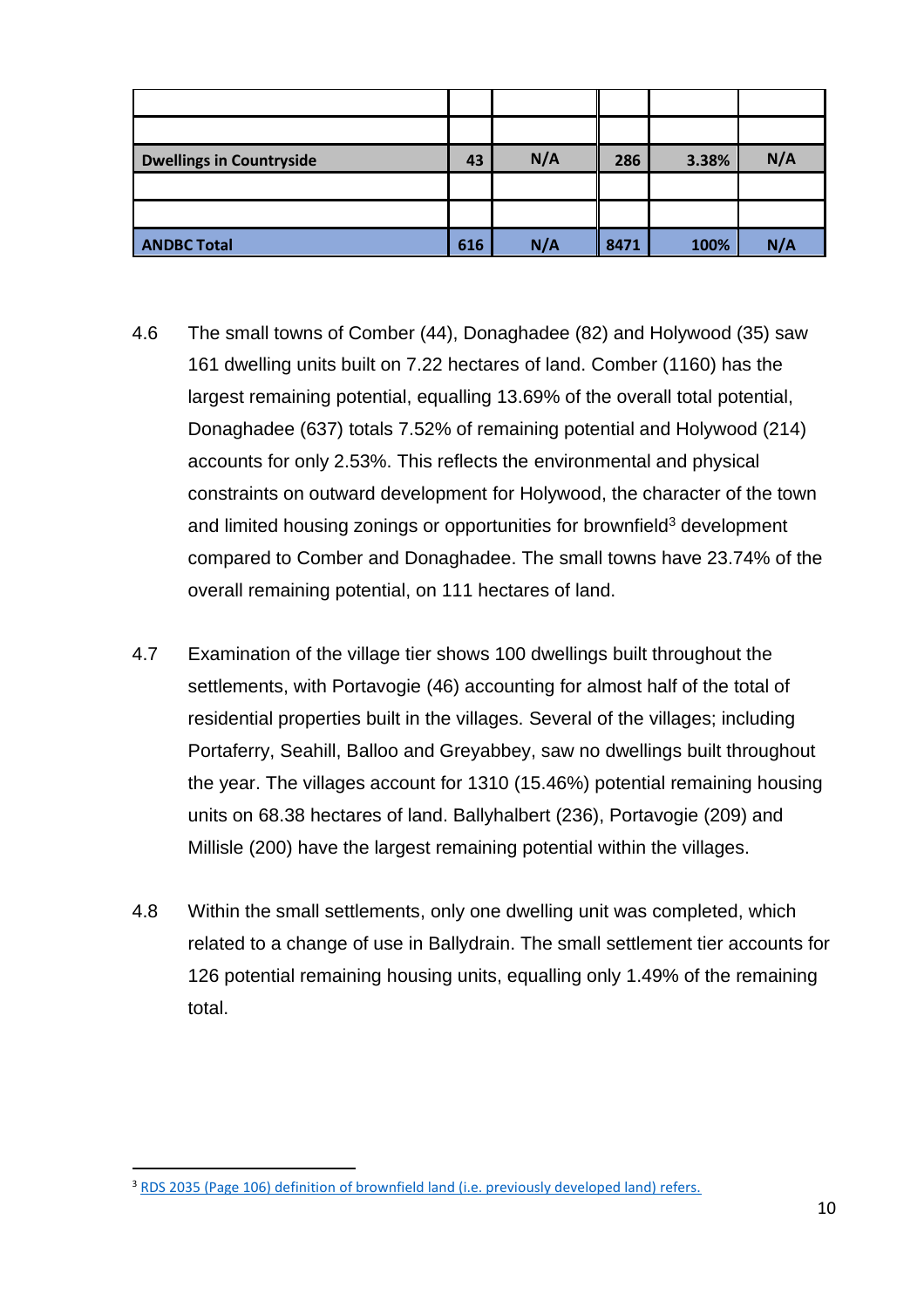

**Graph 1: Remaining Potential by Location – extant Settlement Hierarchy and countryside.**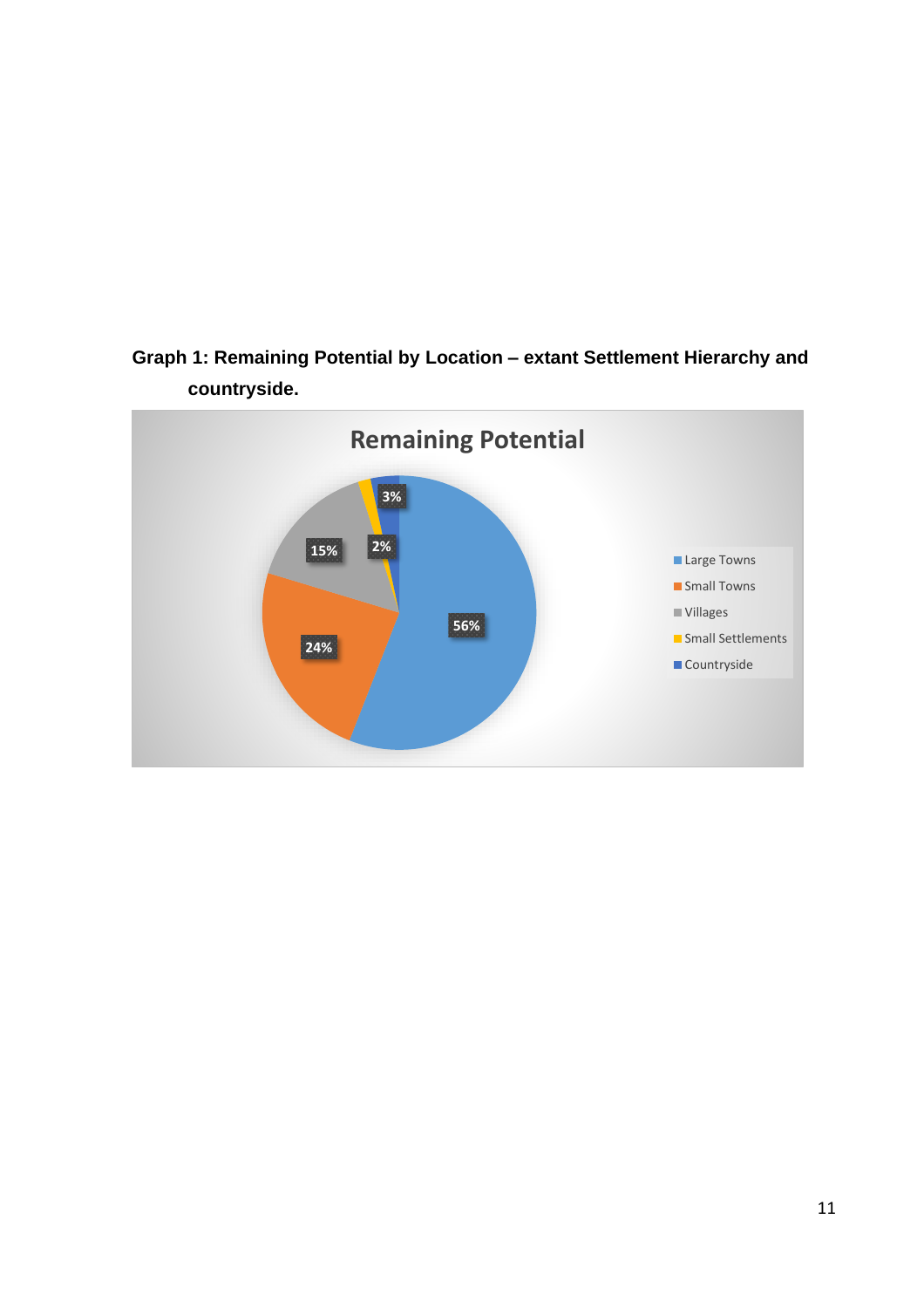| Table 2: Location of built housing units (Urban Footprint or Greenfield) |  |  |  |
|--------------------------------------------------------------------------|--|--|--|
|--------------------------------------------------------------------------|--|--|--|

| <b>Housing Land</b>       |              |           |                                                  |     |     |     |
|---------------------------|--------------|-----------|--------------------------------------------------|-----|-----|-----|
| <b>Availability Study</b> |              |           |                                                  |     |     |     |
| 2019-2020                 | <b>Built</b> |           | <b>Location</b>                                  |     |     |     |
|                           | No.          | Area (ha) | <b>Greenfield</b><br>%<br><b>Urban Footprint</b> |     |     | %   |
| <b>Large Towns</b>        |              |           |                                                  |     |     |     |
|                           |              |           |                                                  |     |     |     |
| <b>Bangor</b>             | 203          | 8.87      | 5                                                | 1%  | 198 | 42% |
| <b>Newtownards</b>        | 108          | 5.85      | 38                                               | 8%  | 70  | 15% |
|                           |              |           |                                                  |     |     |     |
| <b>Large Towns Total</b>  | 311          | 14.72     | 43                                               | 9%  | 268 | 57% |
|                           |              |           |                                                  |     |     |     |
|                           |              |           |                                                  |     |     |     |
| <b>Small Towns</b>        |              |           |                                                  |     |     |     |
|                           |              |           |                                                  |     |     |     |
| <b>Comber</b>             | 44           | 2.1       | 28                                               | 6%  | 16  | 3%  |
| Donaghadee                | 82           | 4.05      | 8                                                | 2%  | 74  | 16% |
| Holywood                  | 35           | 1.07      | $\mathbf 0$                                      | 0%  | 35  | 7%  |
|                           |              |           |                                                  |     |     |     |
| <b>Small Towns Total</b>  | 161          | 7.22      | 36                                               | 8%  | 125 | 26% |
|                           |              |           |                                                  |     |     |     |
|                           |              |           |                                                  |     |     |     |
| <b>Overall Total</b>      | 472          | 21.94     | 79                                               | 17% | 393 | 83% |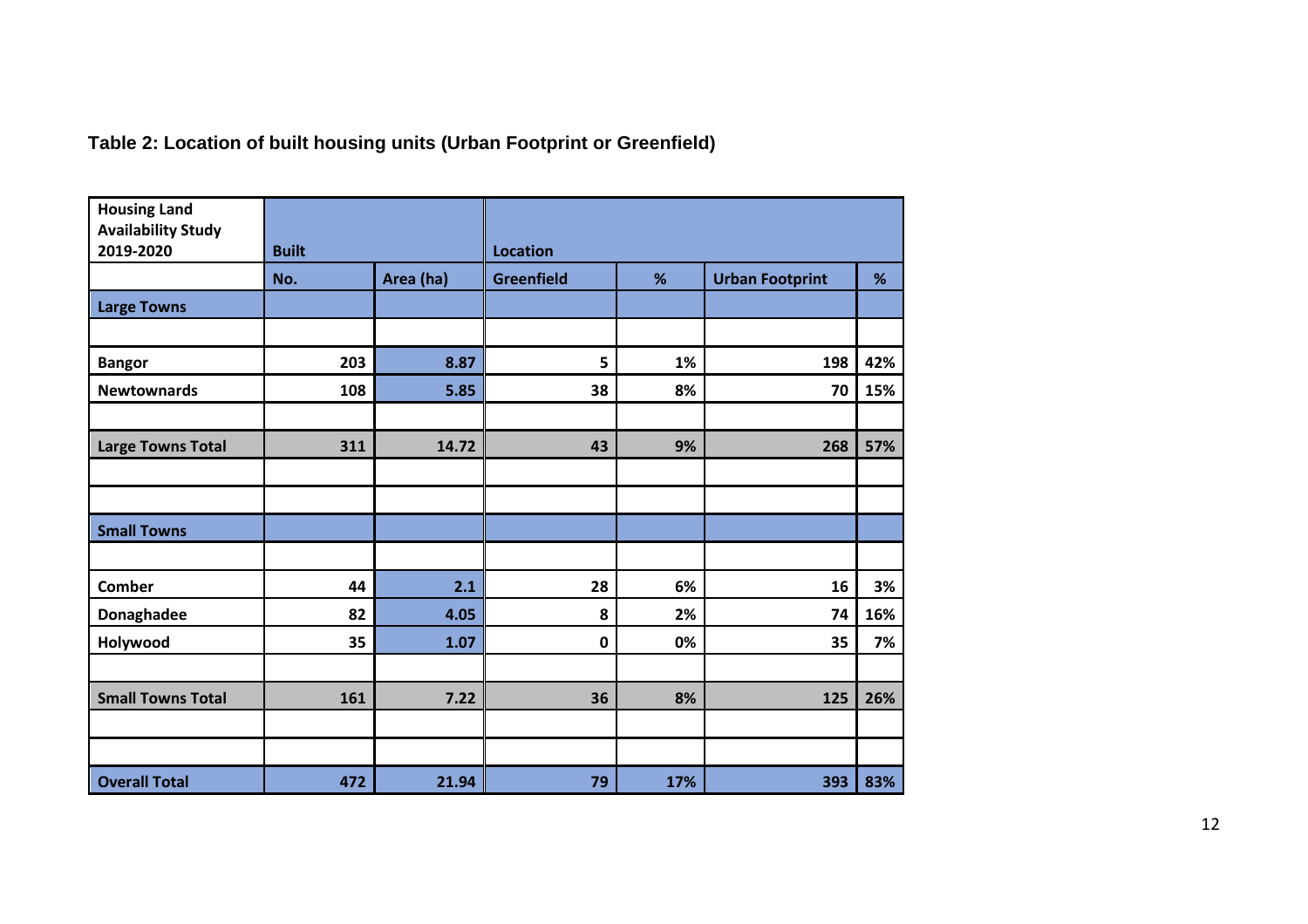- 4.9 The RDS emphasises a sustainable approach to housing growth, setting a regional target of 60% of new housing to be located on appropriate 'brownfield' sites within the urban footprints of settlements greater than 5000 population. The distribution of housing built within the urban footprint of the applicable settlements is presented in Table 2 (page 12).
- 4.10 This demonstrates 198 of the dwellings built within Bangor were built on brownfield sites and a further 70 dwellings completed in Newtownards were developed within the urban footprint. Newtownards (38) had a higher proportion of dwellings built upon greenfield sites in comparison to Bangor (5).
- 4.11 Within the small towns, Comber (28) had the largest number of residential units built on greenfield sites. Comber was also the only settlement, large or small town, to have developed more dwellings on greenfield sites than the urban footprint. Donaghadee had 74 residential units completed upon brownfield sites, which represents more than the large town of Newtownards (70). Holywood was the only town, large or small, to have had no residential properties developed on 'greenfield' sites.
- 4.12 A total of 79 dwellings were built on greenfield sites within the towns compared to 393 housing units built within brownfield land within the urban footprint. Ards and North Down Borough therefore significantly exceeded the 60% RDS target with 83% of all dwellings built on brownfield sites within the urban footprints of qualifying settlements (e.g. greater than 5000 population).
- 4.13 An assessment of the total number of residential units built compared to the number of houses developed on land zoned for housing or designated Housing Policy Areas (HPAs), within the extant development plans, reveals the majority (64%) of housing units completed within the existing settlements in Ards and North Down Borough were built on land designated or zoned for residential use (Table 3 page 15).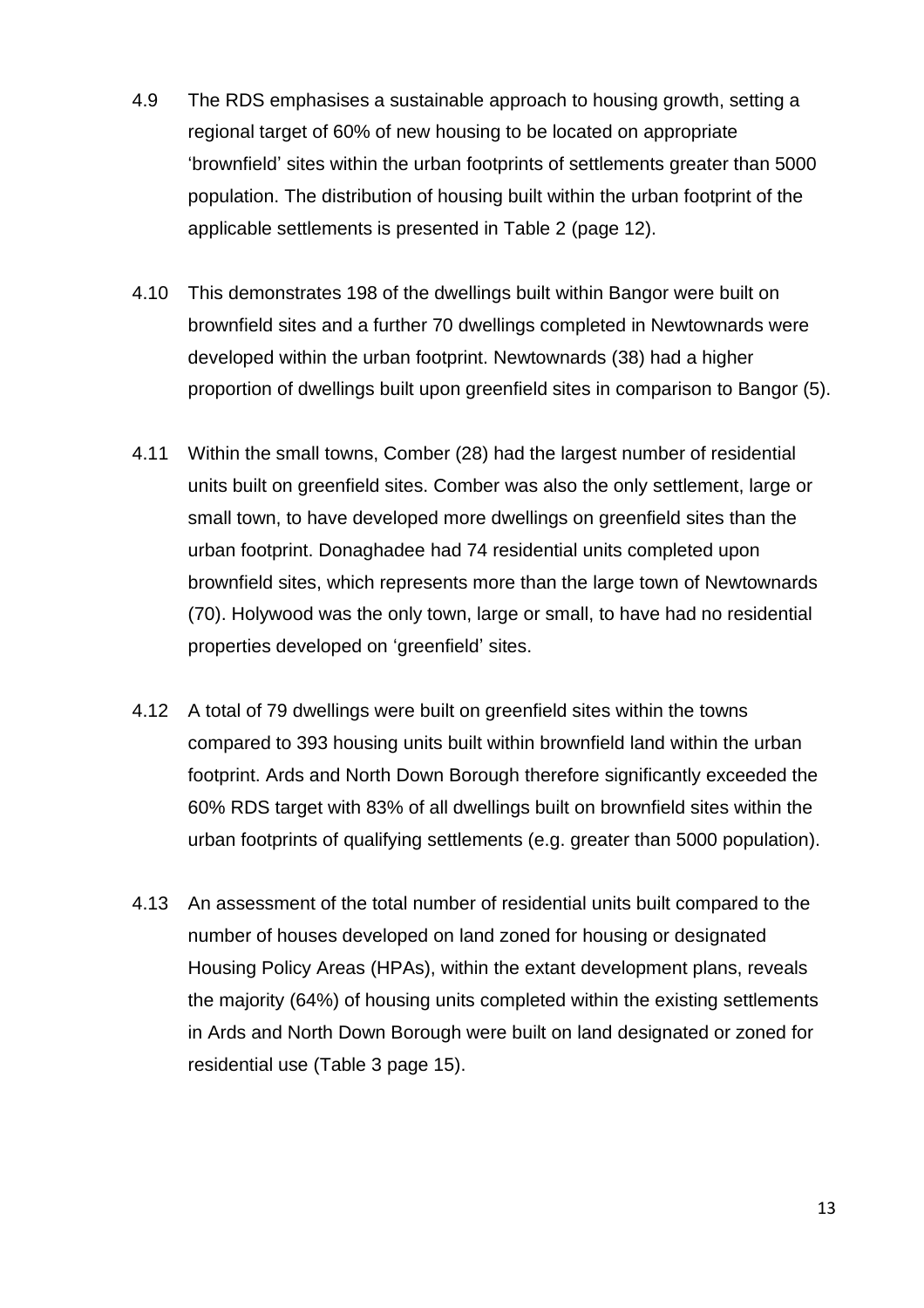| Housing Land Availability Study 2019-2020 | <b>Built</b>   |              | %                 |                        |  |
|-------------------------------------------|----------------|--------------|-------------------|------------------------|--|
|                                           | No.            | <b>Zoned</b> | <b>Settlement</b> | <b>All Settlements</b> |  |
| <b>Large Towns</b>                        |                |              |                   |                        |  |
| <b>Bangor</b>                             | 203            | 103          | 51%               | 18%                    |  |
| <b>Newtownards</b>                        | 108            | 94           | 87%               | 16%                    |  |
| <b>Large Towns Total</b>                  | 311            | 197          | 63%               | 34%                    |  |
|                                           |                |              |                   |                        |  |
|                                           |                |              |                   |                        |  |
| <b>Small Towns</b>                        |                |              |                   |                        |  |
| <b>Comber</b>                             | 44             | 35           | 80%               | 6%                     |  |
| Donaghadee                                | 82             | 58           | 71%               | 10%                    |  |
| Holywood                                  | 35             | $\mathbf{1}$ | 3%                | 0%                     |  |
| <b>Small Towns Total</b>                  | 161            | 94           | 58%               | 16%                    |  |
|                                           |                |              |                   |                        |  |
|                                           |                |              |                   |                        |  |
| <b>Villages</b>                           |                |              |                   |                        |  |
| <b>Balloo</b>                             | $\mathbf 0$    | $\pmb{0}$    | 0%                | 0%                     |  |
| <b>Ballygowan</b>                         | 12             | 12           | 100%              | 2%                     |  |
| <b>Ballyhalbert</b>                       | 16             | 15           | 94%               | 3%                     |  |
| <b>Ballywalter</b>                        | 9              | 0            | 0%                | 0%                     |  |
| <b>Carrowdore</b>                         | 4              | $\pmb{0}$    | 0%                | 0%                     |  |
| Cloughey                                  | 5              | 5            | 100%              | 1%                     |  |
| Crawfordsburn                             | $\mathbf 0$    | $\pmb{0}$    | 0%                | 0%                     |  |
| Greyabbey                                 | $\mathbf 0$    | 0            | 0%                | 0%                     |  |
| Groomsport                                | $\overline{2}$ | $\mathbf 0$  | 0%                | 0%                     |  |
| <b>Helen's Bay</b>                        | $\mathbf{1}$   | 0            | 0%                | 0%                     |  |
| Killinchy                                 | $\pmb{0}$      | 0            | 0%                | 0%                     |  |
| Kircubbin                                 | $\pmb{0}$      | 0            | 0%                | 0%                     |  |
| <b>Millisle</b>                           | 5              | 0            | 0%                | 0%                     |  |
| Portaferry                                | $\pmb{0}$      | 0            | 0%                | 0%                     |  |
| Portavogie                                | 46             | 43           | 93%               | 7%                     |  |
| <b>Seahill</b>                            | $\pmb{0}$      | $\pmb{0}$    | 0%                | 0%                     |  |
| Whiterock                                 | $\pmb{0}$      | $\pmb{0}$    | 0%                | 0%                     |  |
| <b>Villages Total</b>                     | 100            | 75           | 75%               | 13%                    |  |
|                                           |                |              |                   |                        |  |
| <b>Small Settlements</b>                  | $\mathbf{1}$   | N/A          | N/A               | N/A                    |  |
|                                           |                |              |                   |                        |  |
| <b>ANDBC Total</b>                        | 573            | 366          | 64%               | 64%                    |  |

# **Table 3: Residential Units built on Housing Zonings/HPAs**